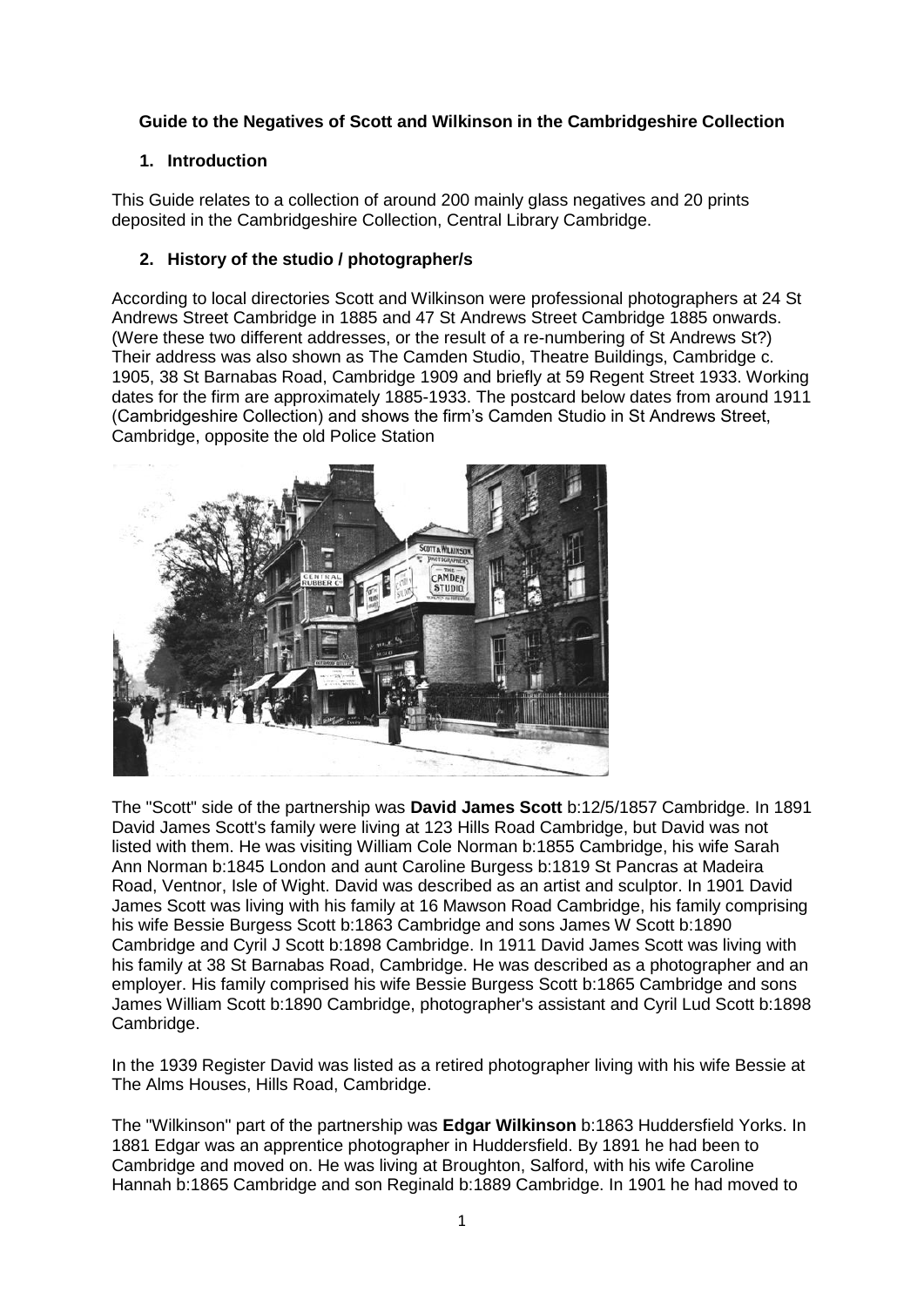31 Trinity Street Norwich where he was described as a photographer and an employer. His family then comprised his wife Caroline, son Reginald, son Stanley b:1894 Manchester and daughter Dorothy b:1898 Norwich. In 1911 the family had moved to Drayton, Norfolk where Edgar was a photographer and an employer. It seems that the Scott and Wilkinson partnership was relatively short lived, but the firm retained the joint names.

Scott and Wilkinson exhibited at the annual exhibition of the Photographic Society of Great Britain in 1888, and David James Scott exhibited in 1891 and 1894. Scott was a keen member of the Cambridge and District Photographic Society. He was present at the meeting at Llandaff Chambers, Regent-Street, Cambridge in September 1902 to discuss the advisability of forming a camera club in Cambridge. (Cambridge Daily News 25 Sept 1902 p4). He was a prize winner at the Club's Annual Exhibition in 1905 (Cambridge Independent Press, 3 Nov 1905 p 5). He was elected to the Society's Council in 1906 and served again in 1913, 1915, 1916, 1917, 1919 and 1920. (Cambridge Independent Press 22 June 1906 p2, Cambridge Independent Press 27 June 1913 p10, minutes Cambridge and District Photographic Society 30 June 1915, 27 June 1916, 26 June 1917, 7 Oct 1919, Cambridge Daily News 6 Oct 1920).

In 1889 the firm were advertising 15 cartes two positions for 6/6d and 15 cabinets two positions 16/6d. In December 1889 the firm advertised extensively that they were severing connections with Mr Gilbert, who appeared to have been canvassing for business on their behalf.

Scott and Wilkinson submitted twelve photographs between 1885 and 1892 to Stationers' Hall to preserve copyright. In the first instance the photographer was F Visetelli (presumably an employee as he had the same address?), in the next nine the photographer was Edgar Wilkinson, and in the final two was David James Scott. The submissions were:

- Photograph of Mr Rowell, the pedestrian, and friend in American buggy, with trotter. Copyright owner of work: Scott & Wilkinson, 24 St Andrews Street, Cambridge. Copyright author of work: F Visetelli, 24 St Andrews Street, Cambridge. Form Completed 24 October 1885. TNA COPY 1/374/137
- Photograph of iron railing for tomb of the late Professor Fawcett with man seated on top. Copyright owner of work: Scott & Wilkinson, 47 St Andrews Street, Cambridge. Copyright author of work: Edgar Wilkinson, 47 St Andrews Street, Cambridge. Form Completed 12 November 1885. TNA COPY 1/374/293
- Photograph of R U Penrose Fitzgerald. Copyright owner of work: Scott & Wilkinson, 47 St Andrews Street, Cambridge. Copyright author of work: Edgar Wilkinson, 47 St Andrews Street, Cambridge. Form Completed 17 July 1886. TNA COPY 1/377/74
- Photograph of mastiff and child on ground, the child's arm round dog's neck. Copyright owner of work: Scott & Wilkinson, 47 St Andrews Street, Cambridge. Copyright author of work: Edgar Wilkinson, 37 St Andrews Street, Cambridge. Form Completed 28 September 1886. TNA COPY 1/377/296
- Photograph of the Mayor and Corporation of Cambridge 1887, with arms and maces of the town sketched on. Copyright owner of work: Scott and Wilkinson, 47 St Andrew's St, Cambridge. Author of work: Edgar Wilkinson, 47 St Andrew's St, Cambridge. Form completed 23 May 1887.TNA COPY 1/380/336
- Five different submissions described as "Photograph bird's-eye view of Cambridge." Copyright owner of work: David James Scott & Edgar Wilkinson, 47 St Andrews Street, Cambridge. Copyright author of work: Edgar Wilkinson, 47 St Andrews Street, Cambridge. Forms completed 29 July 1889.TNA COPY 1/397/168 - 173
- Two different submissions which were photographs of Mr J H Blackburne, the noted chess player, Copyright owner of work: David James Scott & Edgar Wilkinson, 47 St Andrews St, Cambridge, trading as Scott & Wilkinson. Copyright author of work: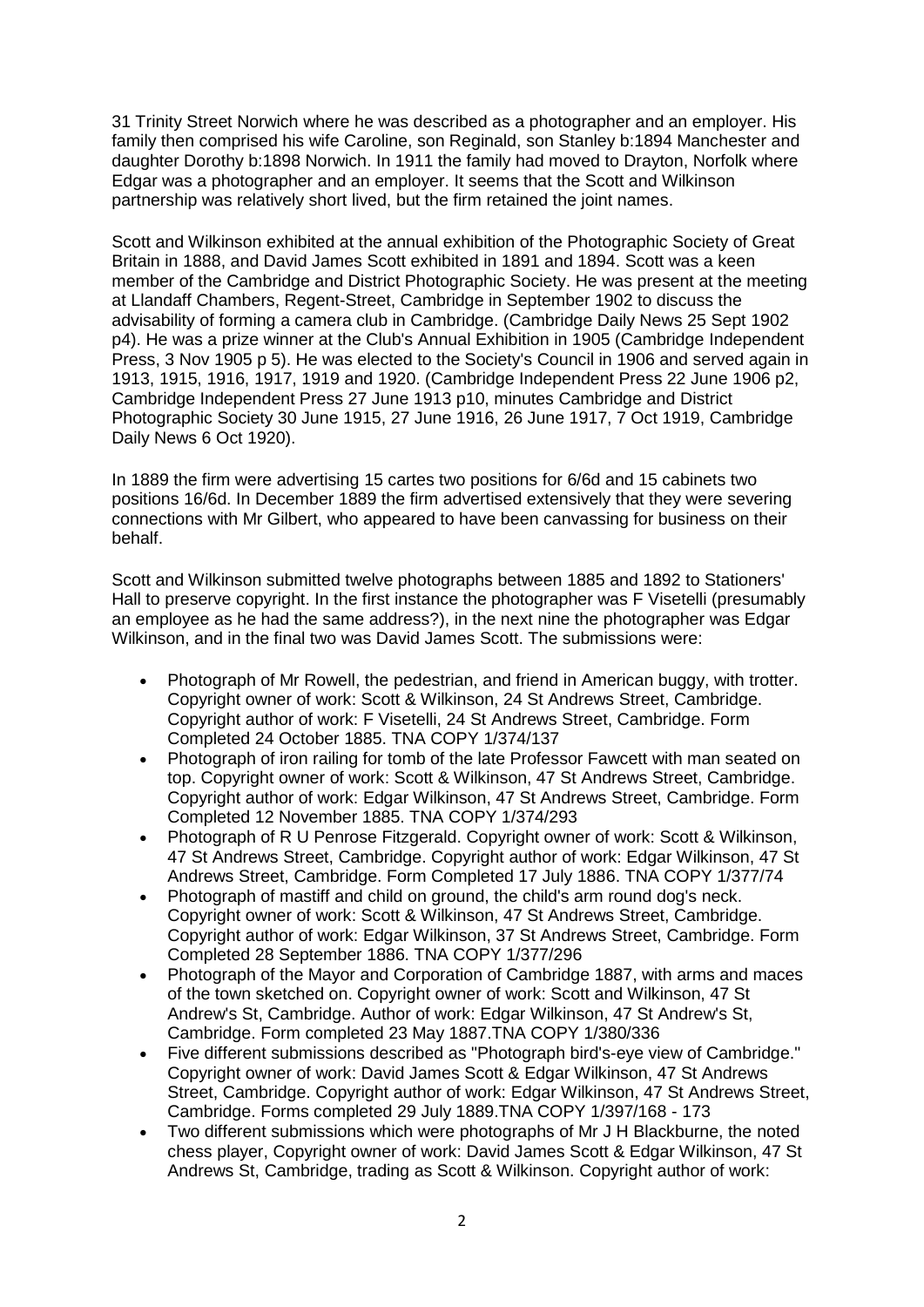David James Scott, 47 St Andrews St, Cambridge. Forms Completed 1 February 1892. Registration stamp: 3 February 1892.TNA COPY 1/407/96 and 97

 Two different submissions of photographs of R N Penrose Fitzgerald Esq, newly elected Conservative Member for Cambridge Borough, Copyright owner of work: David James Scott, Trading as Scott & Wilkinson, 47 St Andrews Street, Cambridge. Copyright author of work: David James Scott, 47 St Andrews Street, Cambridge. Forms completed 5 July 1892. TNA COPY 1/409/110 and 111

Later David James Scott submitted a further four photographs as copyright owner and author between 1905 and 1909 from the Camden Studio address.

- Two submissions of photographs of the retiring Bishop of Ely, Lord Alwyn Compton, Form completed: 11 August 1905. TNA COPY 1/488/253 and 254
- Photograph of Captain Cook's Memorial in St Andrew's Church, Cambridge. Form completed: 27 May 1909. TNA COPY 1/534/9
- Photograph [of] man with long hair, bare arms & shoulders, holding club across one shoulder and fur round his figure.

In 1929 James William Scott took over the management of the Cambridge Daily News photographic and engraving department, as well as undertaking occasional work as a police photographer for the Cambridge Borough Police. In 1933 the Camden Studio premises were taken over by the Cambridge Daily News who were expanding with new presses to produce a 24 page newspaper. (Cambridge Daily News 14 Feb 1933, 4 June 1940). In the 1939 Register James William Scott was living with his wife Doris at 21 Haig Road Cambridge and described his occupation as "*manager engineering department Cambridge Daily News*".

Other photographers known to have worked for Scott and Wilkinson were James Henry Kidd and Harriet Louisa Baker, who later formed their own firm, Kidd and Baker.

#### **3. Provenance – how these negatives came into the Cambridgeshire Collection**

These Negatives were donated to the Cambridgeshire Collection in 2011 by Mrs Margaret Scott, 95 Abingdon Road, Dorchester on Thames, OX10 7LB. Mrs Scott was a descendant of David James Scott.

#### **4. How stored**

The collection is stored in two large boxes. Within these are 19 boxes or envelopes in which they were donated. The smaller card boxes are those used to supply ready prepared glass plates to photographers. Boxes/envelopes have been assigned a letter, A – S. Negatives are of different sizes. A few are on acetate, the majority on glass.

#### **5. How classified**

In some cases there is information written on the box in which the negatives are stored, in a few cases information is written on the actual negative. In a few instances negatives are in individual envelopes with information written thereon.

#### **6. Index**

At the time of writing these negatives await listing in the main illustrations catalogue in the Cambridgeshire Collection. . Prints from some of these negatives were already in the Cambridgeshire Collection and are listed in the main illustrations index.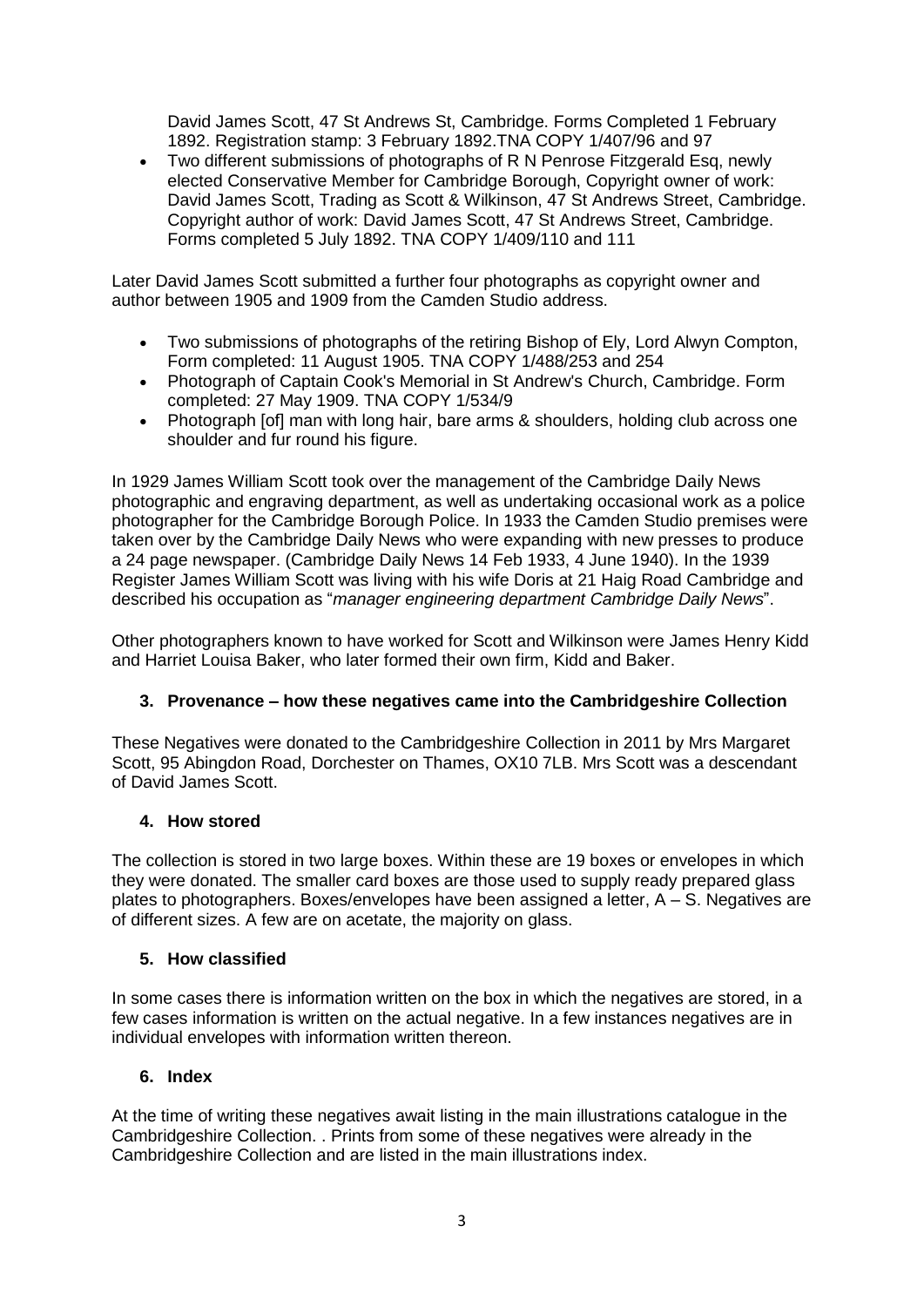Negatives have been listed on a spreadsheet and are assigned a number such as Scott and Wilkinson C6 which would be the  $6<sup>th</sup>$  negative within box C. The spreadsheet is linked from the Scott and Wilkinson entry at<http://www.fadingimages.uk/photoSc.asp>

Only a few of the negatives have numbers assigned to them by the studio, and of those which do, none can be dated precisely in order to produce a studio dating guide based on negative numbers.

Where dates have been found for individual negatives these are between 1898 and 1937

# **7. What you might hope to find in this collection**

The collection illustrates the range of work undertaken by the studio. These include studio and on-location portraits, scenic work, particularly river scenes and mills and a few Grantchester, Trumpington and Cambridge views, Cambridge college artefacts such as paintings and silverware, property photographs for estate agents, and the occasional local event. There is a good set of images of the construction of the University Library in West Road Cambridge. Downing and Emmanuel (the closest colleges to the firm's studio) are the Colleges most featured.

Names of individuals featured among these negatives are: Bidder, Dr Butler, Emerson, Impey, Jeomans, Kenny, Leinard, Miller and Scott.

### **8. Other information gleaned from this collection**

- 1. One negative, L3, depicts a posed group of Cambridge Borough Police Officers (the whole force). The uniforms, frock coats and stove pipe hats, appear earlier than 1885, and are therefore likely to be by a different photographer.
- 2. Two negatives H1 and H2 are portraits of a young man in WW1 Royal Army Medical Corps uniform and are labelled as C Scott. These may be images of David Scott's son Cyril, although to date no evidence has been found of his military career.
- 3. There are two printed envelopes from "*R and W Farren at the Queen Anne 14 Kings Parade*". Also in Box H is an envelope (no contents) with "*Mr Scotts neg 1 cdv 1 cabt for Miss Farren*". Indicating relationship between S and W and the Farrens (another Cambridge Photographic firm and dynasty). In fact, David James Scott's wife Bessie b:1864 was the daughter of William Farren. (Another Scott / Farren marriage involved Harriet Emma Scott b:1860 marrying Alfred William Farren b:1866)
- 4. Negative G2 gives an interesting insight on the envelope containing this negative is written "*From Scott and Wilkinson CB for coloured enlargement as before 10" circle classique sitting on grassy bank with tree in background*". Clearly the processors were intended to adapt this studio portrait not just by colouring the print but by giving it a different background.

# **9. Handling negatives**

Negatives are very delicate and glass negatives have sharp edges. They need to be handled with care, touching only the edges of the negative rather than the image area. Cambridgeshire Collection staff will give you guidance on this and will provide you with an A4 plastic sleeve which will enable you to handle a negative without leaving your finger marks on it. Ideally, if you know you will be handling a lot of negatives, you might wish to go equipped, taking along some white cotton or powder free vinyl gloves to wear (gloves are not provided by the Cambridgeshire Collection).